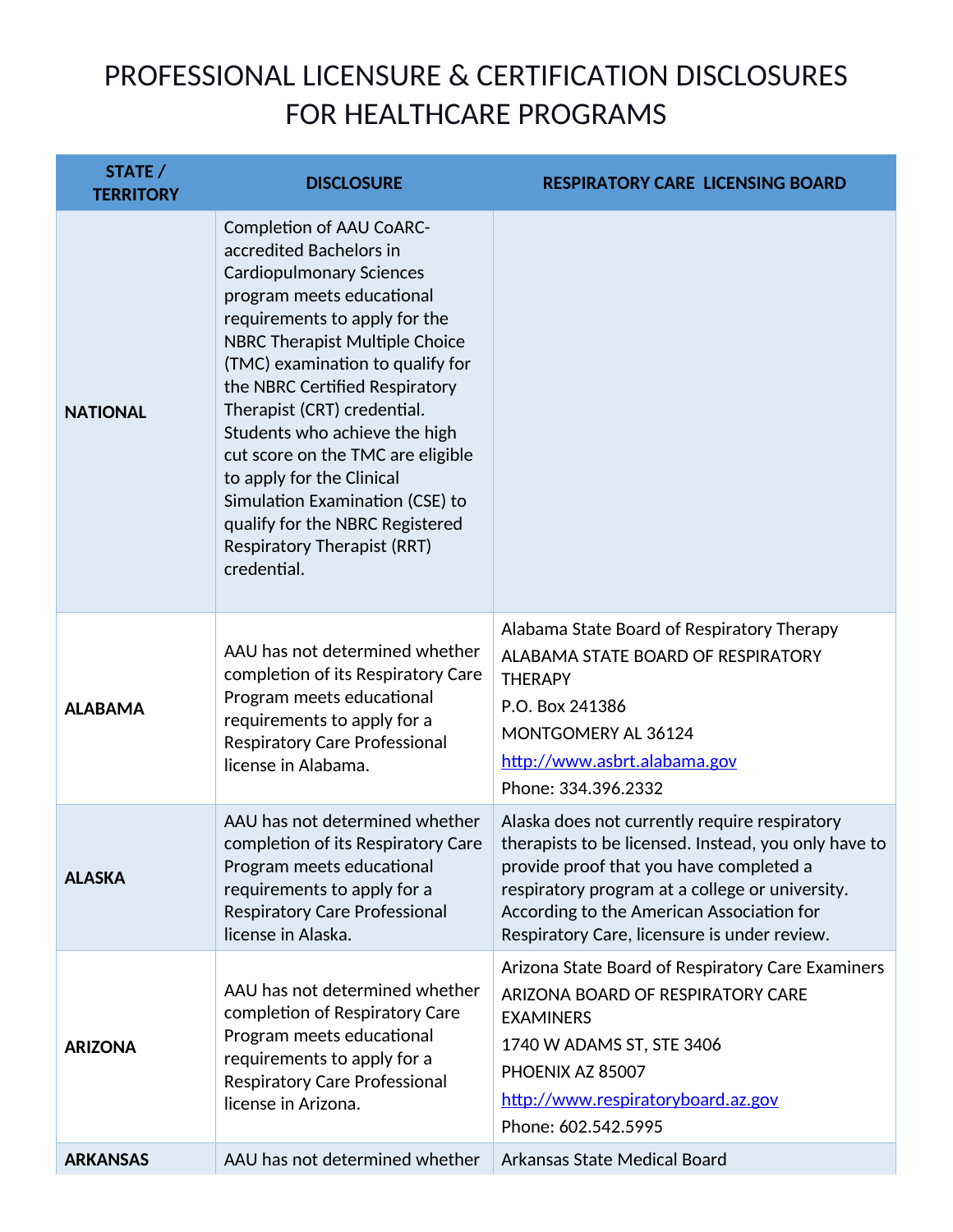|                    | completion of Respiratory Care<br>Program meets educational<br>requirements to apply for a<br><b>Respiratory Care Professional</b><br>license in Arkansas.                                      | <b>ARKANSAS STATE MEDICAL BOARD</b><br>1401 W CAPITOL AVENUE, STE 340<br><b>LITTLE ROCK AR 72201</b><br>http://www.armedical.org/Professionals/<br>Respiratoy<br><b>Therapist</b><br>Phone: 501.296.1802                                                                                                                                               |
|--------------------|-------------------------------------------------------------------------------------------------------------------------------------------------------------------------------------------------|--------------------------------------------------------------------------------------------------------------------------------------------------------------------------------------------------------------------------------------------------------------------------------------------------------------------------------------------------------|
| <b>CALIFORNIA</b>  | AAU has not determined whether<br>completion of Respiratory Care<br>Program meets educational<br>requirements to apply for a<br><b>Respiratory Care Professional</b><br>license in California.  | Respiratory Care Board of California<br><b>CALIFORNIA RESPIRATORY CARE BOARD</b><br>3750 ROSIN COURT, SUITE 100<br>SACRAMENTO CA 95834<br>http://www.rcb.ca.gov<br>Phone: 916.999.2190                                                                                                                                                                 |
| <b>COLORADO</b>    | AAU has not determined whether<br>completion of Respiratory Care<br>Program meets educational<br>requirements to apply for a<br><b>Respiratory Care Professional</b><br>license in Colorado.    | <b>Colorado Division of Professions and Occupations</b><br><b>COLORADO DIVISION OF PROFESSIONS AND</b><br><b>OCCUPATIONS</b><br>1560 BROADWAY, STE 1350<br><b>DENVER CO 80202</b><br>http://www.colorado.gov/pacific/dora/<br><b>Respiratory Therapy</b><br>Phone: 303.894.7866                                                                        |
| <b>CONNECTICUT</b> | AAU has not determined whether<br>completion of Respiratory Care<br>Program meets educational<br>requirements to apply for a<br><b>Respiratory Care Professional</b><br>license in Connecticut. | <b>Connecticut Resp Care Practitioner Licensure</b><br>CONNECTICUT RESP CARE PRACTITIONER<br><b>LICENSURE</b><br>410 CAPITOL AVENUE, MS #12APP<br>P.O. BOX 340308<br><b>HARTFORD CT 06134</b><br>http://www.portal.ct.gov/DPH/Practitioner-<br>Licensing--Investigations/RCP/Respiratory-Care-<br><b>Practitioner-Licensure</b><br>Phone: 860.509.7101 |
| <b>DELAWARE</b>    | AAU has not determined whether<br>completion of Respiratory Care<br>Program meets educational<br>requirements to apply for a<br>Respiratory Care Professional<br>license in Delaware.           | Delaware Dept of State/Div of Prof Regulation<br>DELAWARE DEPT OF STATE/DIV OF PROF<br><b>REGULATION</b><br>861 SILVER LAKE BLVD, SUITE 203<br><b>CANNON BLDG</b><br><b>DOVER DE 19904</b><br>http://dpr.delaware.gov/boards/medicalpractice/<br>respirator<br>Phone: 302.744.4500                                                                     |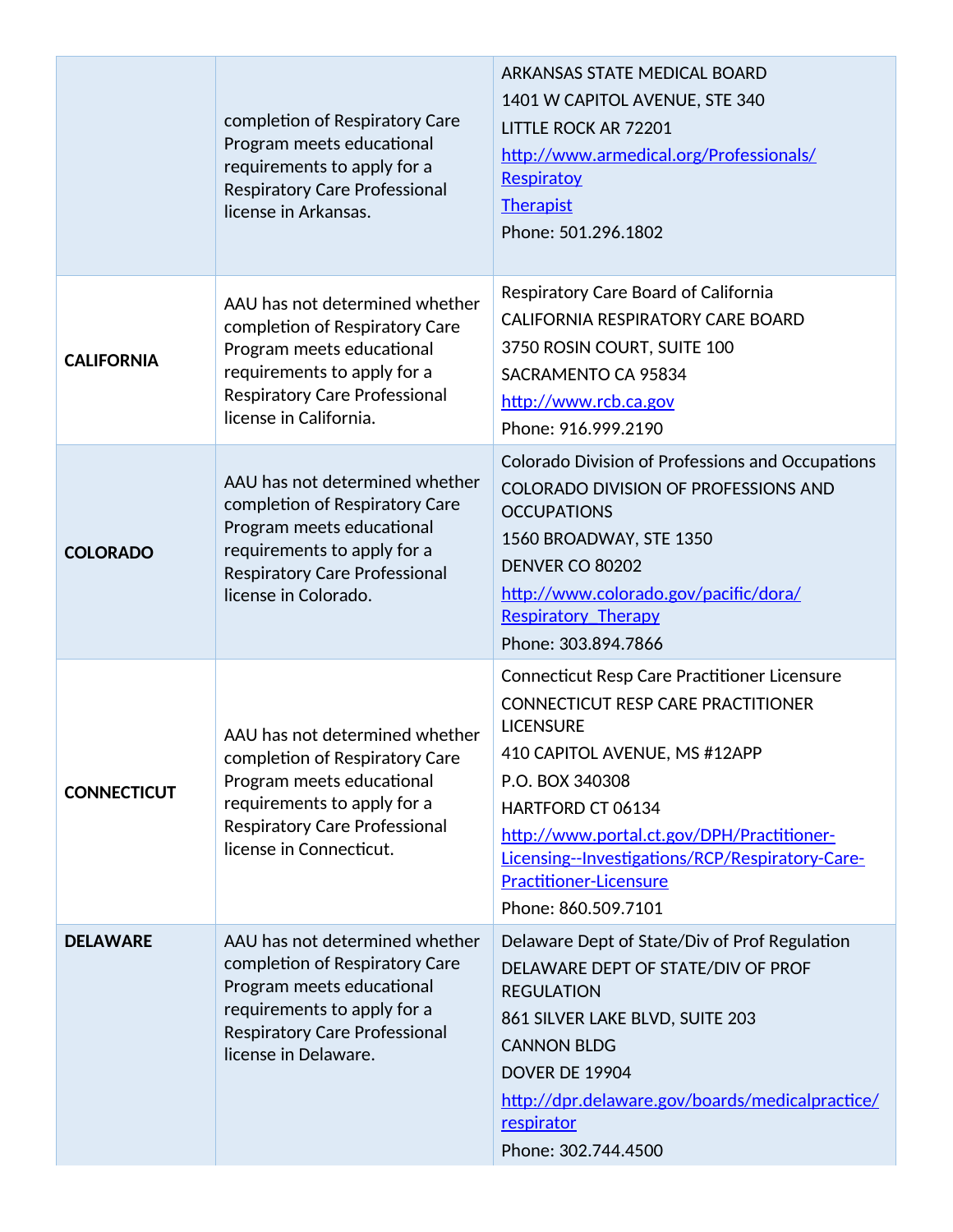| <b>FLORIDA</b>  | AAU has not determined whether<br>completion of Respiratory Care<br>Program meets educational<br>requirements to apply for a<br><b>Respiratory Care Professional</b><br>license in Florida.                                | Florida Board of Respiratory Care<br><b>FLORIDA BOARD OF RESPIRATORY CARE</b><br>DEPARTMENT OF HEALTH<br>4052 BALD CYPRESS WAY BIN C05<br><b>TALLAHASSEE FL 32399</b><br>http://www.floridasrespiratorycare.gov<br>Phone: 850.488.0595                                                                |
|-----------------|----------------------------------------------------------------------------------------------------------------------------------------------------------------------------------------------------------------------------|-------------------------------------------------------------------------------------------------------------------------------------------------------------------------------------------------------------------------------------------------------------------------------------------------------|
| <b>GEORGIA</b>  | AAU has not determined whether<br>completion of Bachelors in<br><b>Cardiopulmonary Science</b><br>Program meets educational<br>requirements to apply for a<br><b>Respiratory Care Professional</b><br>license in Georgia.  | Georgia Composite State BD of Med Examiners<br><b>GEORGIA COMPOSITE STATE BD OF MED</b><br><b>EXAMINERS</b><br>2 PEACHTREE ST NW, 6th Floor<br>ATLANTA GA 30303<br>http://www.medicalboard.georgia.gov/<br>professionals/applications-center/respiratory-<br>care-professional<br>Phone: 404.463.2292 |
| <b>HAWAII</b>   | AAU has not determined whether<br>completion of Bachelors in<br><b>Cardiopulmonary Science</b><br>Program meets educational<br>requirements to apply for a<br><b>Respiratory Care Professional</b><br>license in Hawaii.   | Hawaii Respiratory Therapist Licensure Program<br><b>HAWAII RESPIRATORY THERAPIST LICENSURE</b><br><b>PROGRAM</b><br>PO BOX 3469<br>HONOLULU HI 96801<br>http://cca.hawaii.gov/pvl/programs/respiratory/<br>Phone: 808.586.2704                                                                       |
| <b>IDAHO</b>    | AAU has not determined whether<br>completion of Bachelors in<br><b>Cardiopulmonary Science</b><br>Program meets educational<br>requirements to apply for a<br><b>Respiratory Care Professional</b><br>license in Idaho.    | <b>Idaho State BD of Medicine</b><br><b>IDAHO STATE BD OF MEDICINE</b><br>P.O. BOX 83720<br><b>BOISE ID 83720</b><br>http://www.bom.idaho.gov/BOMPortal/<br>BoardPage.aspx?Board=RES<br>Phone: 208.327.7000                                                                                           |
| <b>ILLINOIS</b> | AAU has not determined whether<br>completion of Bachelors in<br><b>Cardiopulmonary Science</b><br>Program meets educational<br>requirements to apply for a<br><b>Respiratory Care Professional</b><br>license in Illinois. | Illinois Dept of Finance & Professional Regulation<br><b>ILLINOIS DEPT OF FINANCE &amp; PROFESSIONAL</b><br><b>REGULATION</b><br>320 W. WASHINGTON, 3rd Floor<br>SPRINGFIELD IL 62786<br>http://www.idfpr.com/profs/RespCare.asp<br>Phone: 888.473.4858                                               |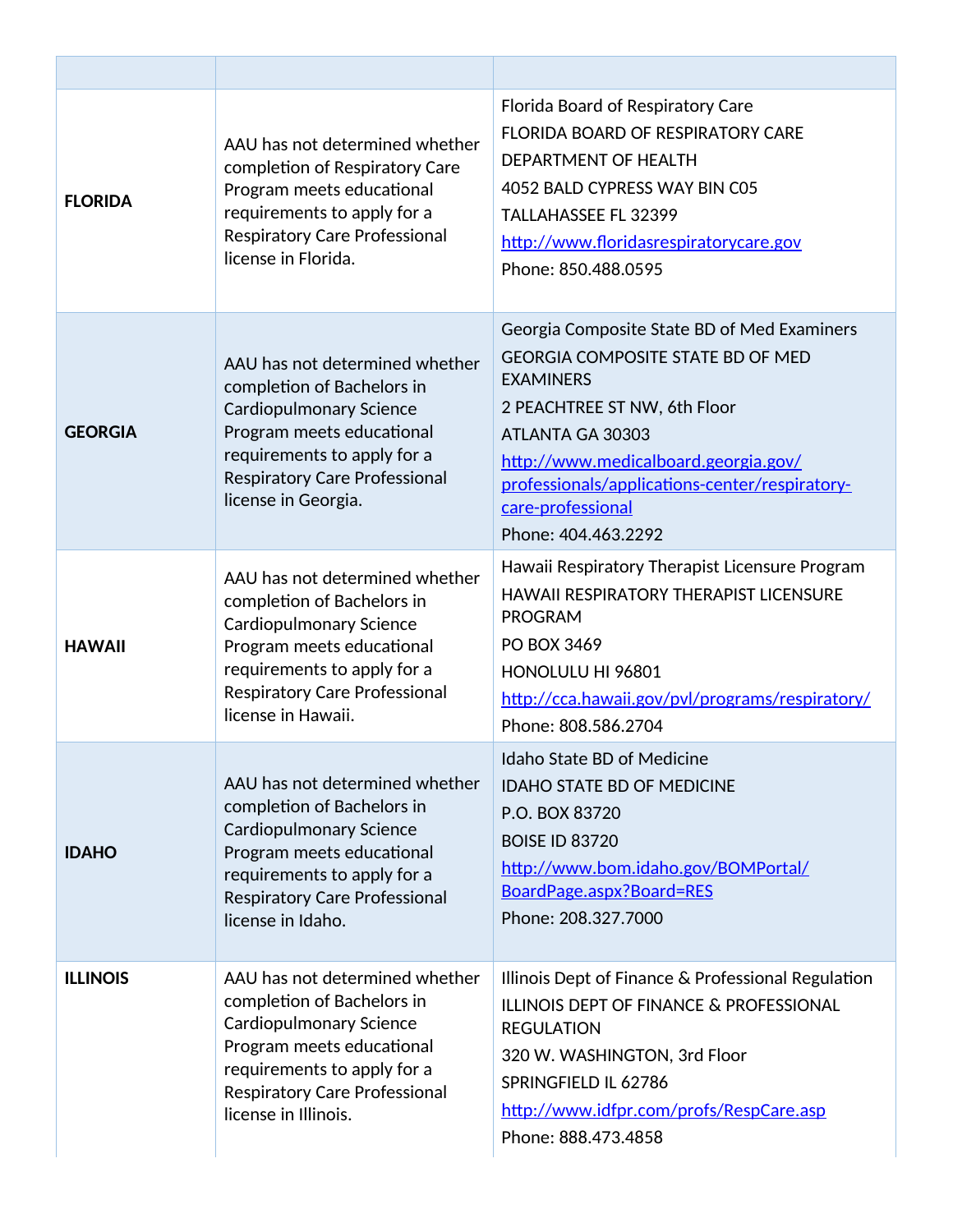| <b>INDIANA</b>   | AAU has not determined whether<br>completion of Respiratory Care<br>Program meets educational<br>requirements to apply for a<br><b>Respiratory Care Professional</b><br>license in Indiana.  | Indiana Professional Licensing Agency<br><b>INDIANA PROFESSIONAL LICENSING AGENCY</b><br>402 W WASHINGTON ST<br><b>RM W072</b><br><b>INDIANAPOLIS IN 46204</b><br>http://www.in.gov/pla/rcp.htm<br>Phone: 317.232.3901                                   |
|------------------|----------------------------------------------------------------------------------------------------------------------------------------------------------------------------------------------|----------------------------------------------------------------------------------------------------------------------------------------------------------------------------------------------------------------------------------------------------------|
| <b>IOWA</b>      | AAU has not determined whether<br>completion of Respiratory Care<br>Program meets educational<br>requirements to apply for a<br><b>Respiratory Care Professional</b><br>license in Iowa.     | Iowa Board of Respiratory Care<br><b>IOWA BOARD OF RESPIRATORY CARE</b><br>5th FLOOR, LUCAS STATE BLDG<br>321 E 12TH STREET<br>DES MOINES IA 50319<br>http://www.idph.iowa.gov/Licensure/Iowa-Board-<br>of-Resp<br>Phone: 515.281.0254                   |
| <b>KANSAS</b>    | AAU has not determined whether<br>completion of Respiratory Care<br>Program meets educational<br>requirements to apply for a<br><b>Respiratory Care Professional</b><br>license in Kansas.   | Kansas State Board of Healing Arts<br>KANSAS STATE BOARD OF HEALING ARTS<br>800 SW JACKSON, LOWER LEVEL-SUITE A<br>TOPEKA KS 66612<br>http://www.ksbha.org<br>Phone: 785.296.3680                                                                        |
| <b>KENTUCKY</b>  | AAU has not determined whether<br>completion of Respiratory Care<br>Program meets educational<br>requirements to apply for a<br><b>Respiratory Care Professional</b><br>license in Kentucky. | Kentucky Board of Respiratory Care<br>KENTUCKY BOARD OF RESPIRATORY CARE<br>2365 HARRODSBURG ROAD, B350<br><b>LEXINGTON KY 40504</b><br>http://www.kbrc.ky.gov<br>Phone: 859.246.2747                                                                    |
| <b>LOUISIANA</b> | AAU has not determined whether<br>completion of Respiratory Care<br>Program meets educational<br>requirements to apply for a<br>Respiratory Care Professional<br>license in Louisiana.       | Louisiana Board of Med. Examiners-Respiratory<br>Care<br>LOUISIANA BOARD OF MED. EXAMINERS-RESP.<br><b>CARE</b><br>630 Camp Street<br><b>NEW ORLEANS LA 70130</b><br>http://www.lsbme.la.gov/licensure/respiratory-<br>therapists<br>Phone: 504.568.6816 |
| <b>MAINE</b>     | AAU has not determined whether<br>completion of Respiratory Care<br>Program meets educational                                                                                                | Maine Board of Resp Care Practitioners<br>MAINE BOARD OF RESP CARE PRACTITIONERS<br><b>35 STATE HOUSE STATION</b>                                                                                                                                        |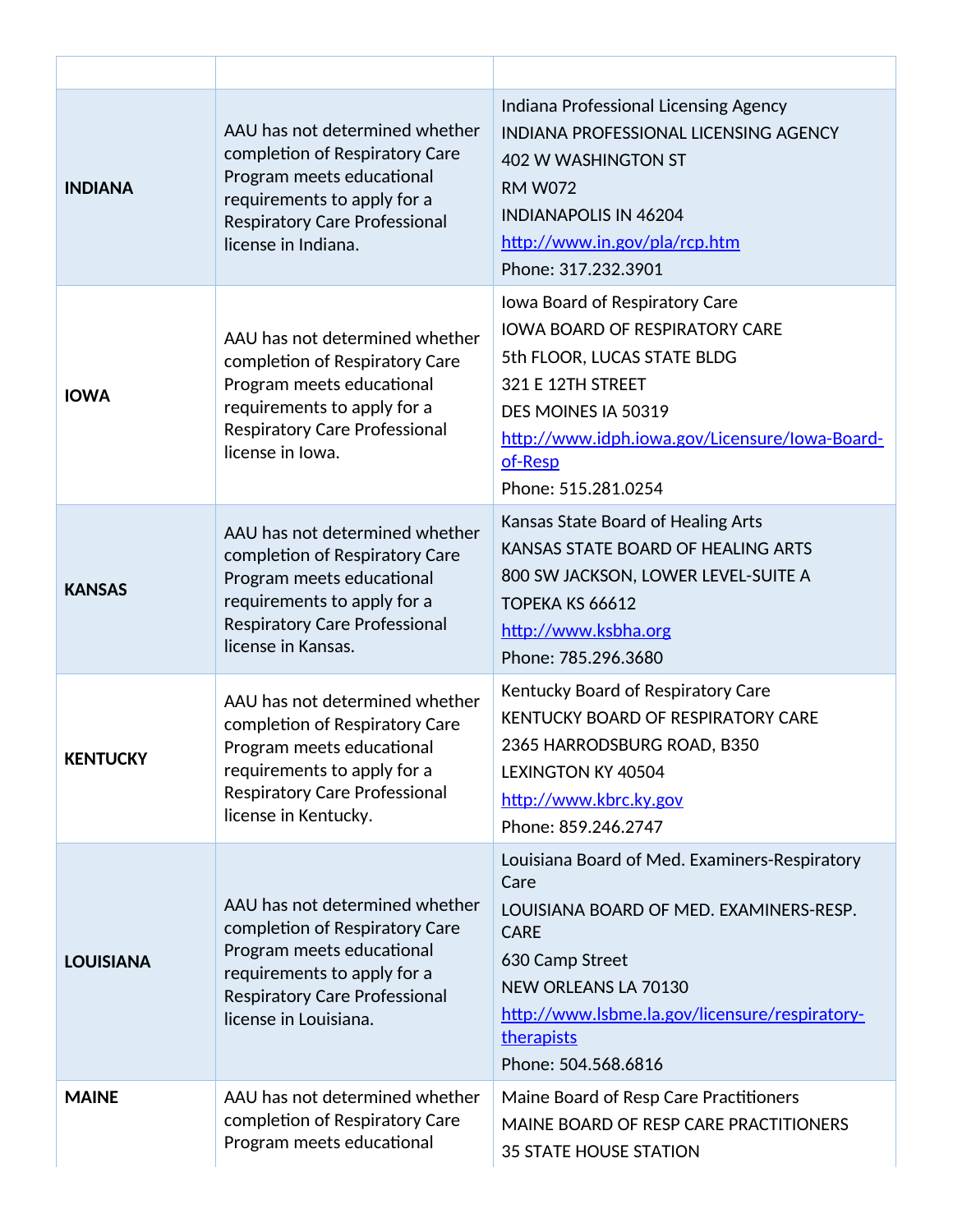|                      | requirements to apply for a<br><b>Respiratory Care Professional</b><br>license in Maine.                                                                                                          | AUGUSTA ME 04333<br>http://www.maine.gov/pfr/<br>professionallicensing/professions/respiratory/<br>Phone: 207.624.8626                                                                                                                                           |
|----------------------|---------------------------------------------------------------------------------------------------------------------------------------------------------------------------------------------------|------------------------------------------------------------------------------------------------------------------------------------------------------------------------------------------------------------------------------------------------------------------|
| <b>MARYLAND</b>      | AAU has not determined whether<br>completion of Bachelors in<br>Respiratory Care educational<br>requirements to apply for a<br><b>Respiratory Care Professional</b><br>license in Maryland.       | Maryland Board of Physicians<br><b>MARYLAND BOARD OF PHYSICIANS</b><br><b>4201 PATTERSON AVE</b><br><b>BALTIMORE MD 21215</b><br>http://www.mbp.state.md.us/<br>licensure ahapp resp.aspx<br>Phone: 410.764.5973                                                 |
| <b>MASSACHUSETTS</b> | AAU has not determined whether<br>completion of Respiratory Care<br>Program meets educational<br>requirements to apply for a<br><b>Respiratory Care Professional</b><br>license in Massachusetts. | Massachusetts Bureau of Health Professions-<br><b>Resp Care</b><br><b>MASSACHUSETTS BUREAU OF HLTH PROFESSIONS-</b><br><b>RESP CARE</b><br>239 CAUSEWAY STREET, STE 500<br>5th Floor<br>BOSTON MA 02114<br>http://www.mass.gov/dph/boards<br>Phone: 617.973.0806 |
| <b>MICHIGAN</b>      | AAU has not determined whether<br>completion of Respiratory Care<br>Program meets educational<br>requirements to apply for a<br><b>Respiratory Care Professional</b><br>license in Michigan.      | Michigan Department of Licensing and Reg Affairs<br>MICHIGAN DEPARTMENT OF LICENSING AND REG<br><b>AFFAIRS</b><br>P.O. BOX 30670<br>LANSING MI 48909<br>http://www.michigan.gov/lara<br>Phone: 517.335.0918                                                      |
| <b>MINNESOTA</b>     | AAU has not determined whether<br>completion of Respiratory Care<br>Program meets educational<br>requirements to apply for a<br><b>Respiratory Care Professional</b><br>license in Minnesota.     | Minnesota Board of Medical Practice<br>MINNESOTA BOARD OF MEDICAL PRACTICE<br>UNIVERSITY PARK PLAZA<br>2829 UNIVERSITY AVE SE STE 500<br>MINNEAPOLIS MN 55414<br>http://mn.gov/boards/medical-practice/<br>Phone: 612.617.2130                                   |
| <b>MISSISSIPPI</b>   | AAU has not determined whether<br>completion of Respiratory Care<br>Program meets educational<br>requirements to apply for a<br><b>Respiratory Care Professional</b><br>license in Mississippi.   | Mississippi State Dept of Health<br>MISSISSIPPI STATE DEPT OF HEALTH<br>PROFESSIONAL LICENSURE-RESP. CARE<br>P.O. BOX 1700<br>JACKSON MS 39215                                                                                                                   |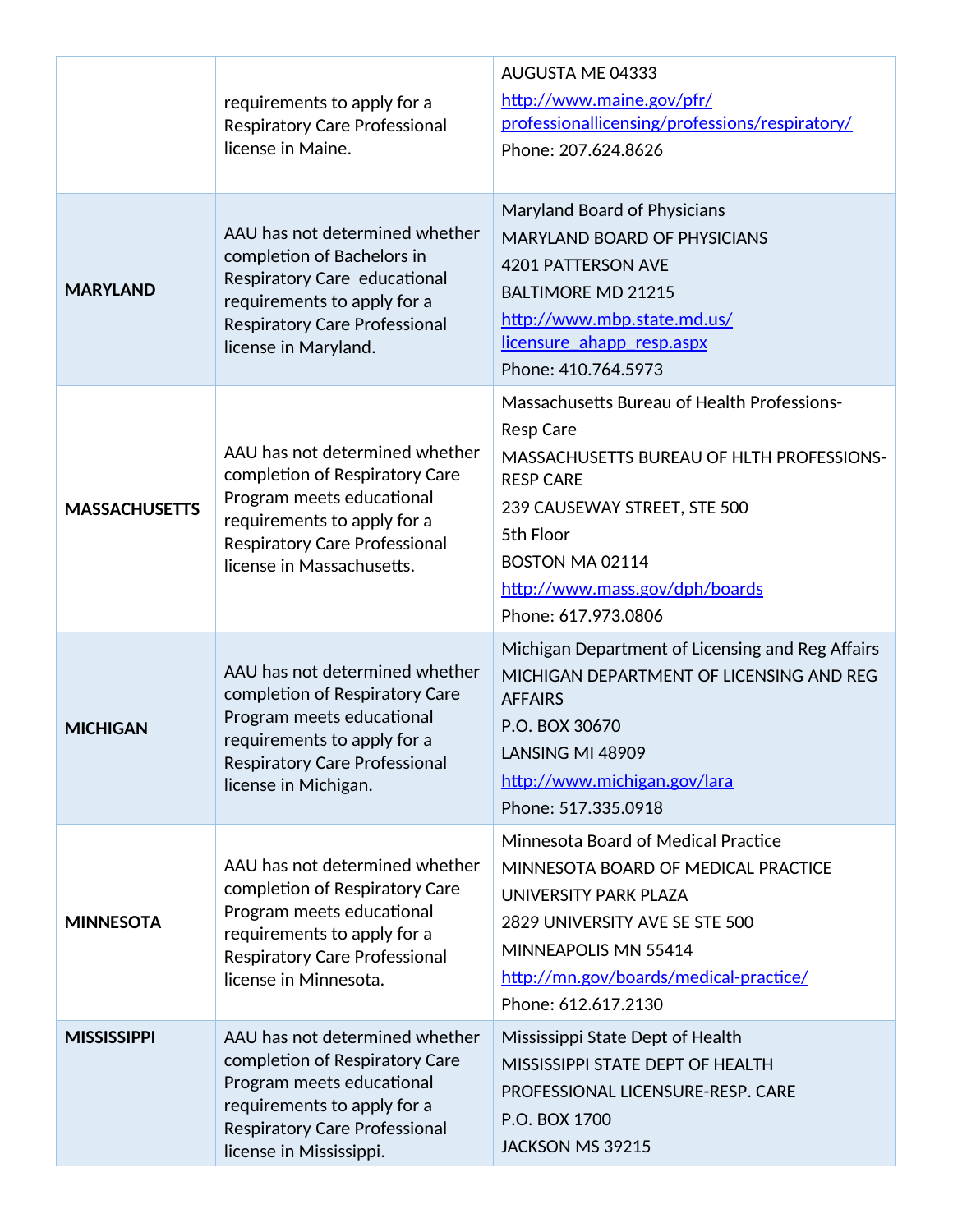|                      |                                                                                                                                                                                                   | http://www.msdh.state.ms.us<br>Phone: 601.576.7634                                                                                                                                                                                           |
|----------------------|---------------------------------------------------------------------------------------------------------------------------------------------------------------------------------------------------|----------------------------------------------------------------------------------------------------------------------------------------------------------------------------------------------------------------------------------------------|
| <b>MISSOURI</b>      | AAU has not determined whether<br>completion of Respiratory Care<br>Program meets educational<br>requirements to apply for a<br><b>Respiratory Care Professional</b><br>license in Missouri.      | Missouri Board for Professional Registration<br><b>MISSOURI BOARD FOR PROFESSIONAL</b><br><b>REGISTRATION</b><br>PO BOX 1335<br>3605 MISSOURI BLVD<br>JEFFERSON CITY MO 65102<br>http://pr.mo.gov/respiratorycare.asp<br>Phone: 573.522.5864 |
| <b>MONTANA</b>       | AAU has not determined whether<br>completion of Respiratory Care<br>Program meets educational<br>requirements to apply for a<br><b>Respiratory Care Professional</b><br>license in Montana.       | Montana Board of Respiratory Care Practitioners<br>MONTANA BOARD OF RESPIRATORY CARE<br><b>PRACTITIONERS</b><br>P.O. BOX 200513<br>HELENA MT 59620<br>http://www.respcare.mt.gov<br>Phone: 406.841.2380                                      |
| <b>NEBRASKA</b>      | AAU has not determined whether<br>completion of Respiratory Care<br>Program meets educational<br>requirements to apply for a<br><b>Respiratory Care Professional</b><br>license in Nebraska.      | Nebraska Board of Respiratory Care<br>NEBRASKA BOARD OF RESPIRATORY CARE<br>DHHS, LICENSURE UNIT, RESP CARE<br>PO BOX 94986<br>LINCOLN NE 68509<br>http://dhhs.ne.gov/Licensure/Pages/Respiratory-<br>Care.aspx<br>Phone: 402.471.9433       |
| <b>NEVADA</b>        | AAU has not determined whether<br>completion of Respiratory Care<br>Program meets educational<br>requirements to apply for a<br><b>Respiratory Care Professional</b><br>license in Nevada.        | Nevada State Board of Medical Examiners<br>NEVADA STATE BOARD OF MEDICAL EXAMINERS<br>9600 Gateway Drive<br><b>RENO NV 89521</b><br>http://www.medboard.nv.gov<br>Phone: 775.688.2559                                                        |
| <b>NEW HAMPSHIRE</b> | AAU has not determined whether<br>completion of Respiratory Care<br>Program meets educational<br>requirements to apply for a<br><b>Respiratory Care Professional</b><br>license in New Hampshire. | New Hampshire Office of Allied Health<br>Professionals<br>NEW HAMPSHIRE OFFICE OF ALLIED HLTH<br><b>PROFESSIONALS</b><br>7 Eagle Square<br>CONCORD NH 03301<br>http://www.oplc.nh.gov/index.htm<br>Phone: 603.271.2152                       |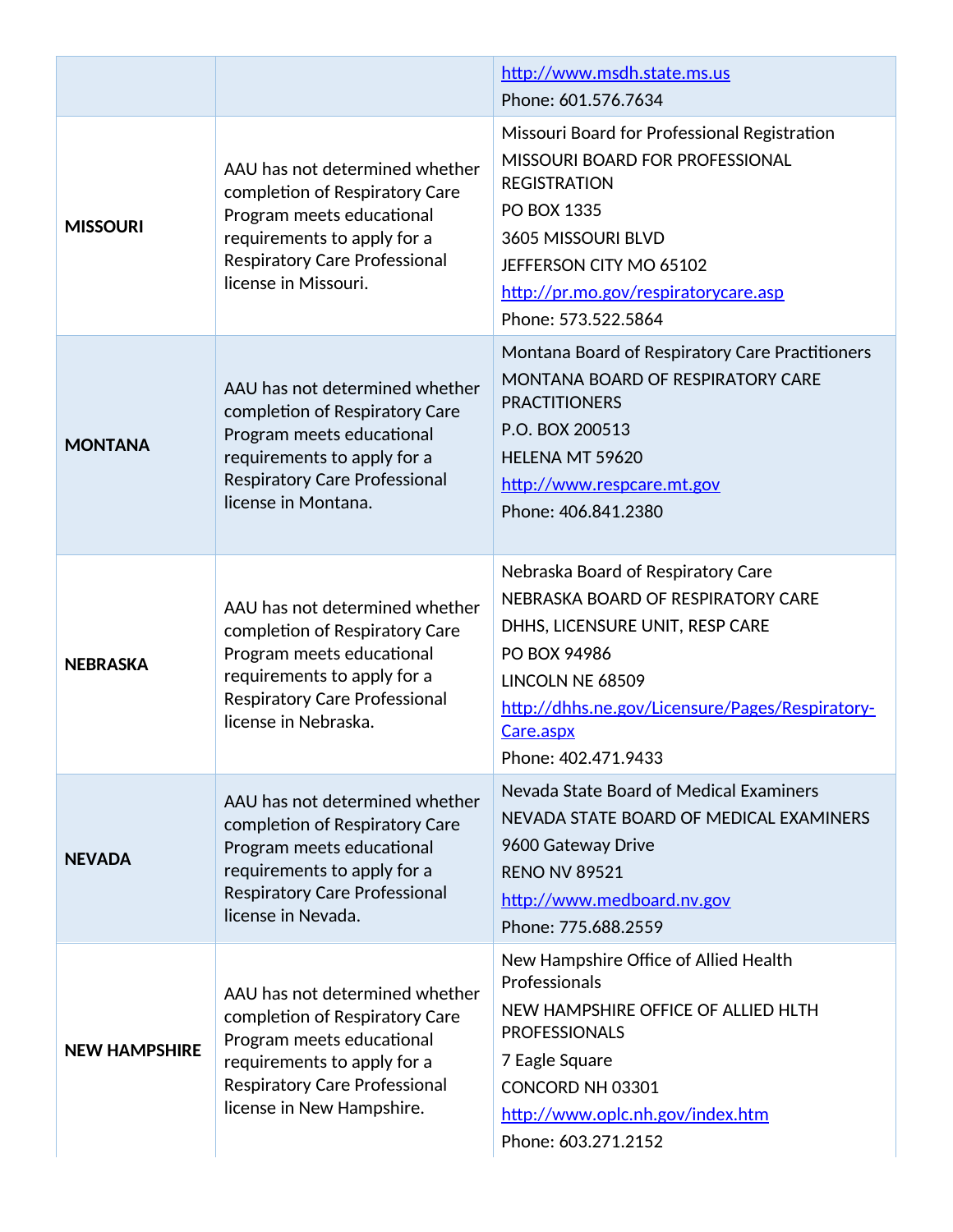| <b>NEW JERSEY</b>     | AAU has not determined whether<br>completion of Respiratory Care<br>Program meets educational<br>requirements to apply for a<br><b>Respiratory Care Professional</b><br>license in New Jersey.     | New Jersey Board of Respiratory Care<br>NEW JERSEY BOARD OF RESPIRATORY CARE<br>PO BOX 45031<br>NEWARK NJ 07101<br>http://www.state.nj.us/lps/ca/medical/<br>respcare.htm<br>Phone: 973.504.6485                                                        |
|-----------------------|----------------------------------------------------------------------------------------------------------------------------------------------------------------------------------------------------|---------------------------------------------------------------------------------------------------------------------------------------------------------------------------------------------------------------------------------------------------------|
| <b>NEW MEXICO</b>     | AAU has not determined whether<br>completion of Respiratory Care<br>Program meets educational<br>requirements to apply for a<br><b>Respiratory Care Professional</b><br>license in New Mexico.     | New Mexico Respiratory Care Board<br>NEW MEXICO RESPIRATORY CARE BOARD<br>2550 CERRILLOS ROAD, 2nd Floor<br>P.O. BOX 25101<br>SANTA FE NM 87504<br>http://www.rld.state.nm.us<br>Phone: 505.476.4965                                                    |
| <b>NEW YORK</b>       | AAU has not determined whether<br>completion of Respiratory Care<br>Program meets educational<br>requirements to apply for a<br><b>Respiratory Care Professional</b><br>license in New York.       | New York State Board for Respiratory Therapy<br>NEW YORK STATE BOARD FOR RESPIRATORY<br><b>THERAPY</b><br>NY STATE ED DEPT OF PROFESSIONS<br>89 WASHINGTON AVE, 2ND FLOOR<br>ALBANY NY 12234<br>http://www.op.nysed.gov/prof/rt/<br>Phone: 518.474.3817 |
| <b>NORTH CAROLINA</b> | AAU has not determined whether<br>completion of Respiratory Care<br>Program meets educational<br>requirements to apply for a<br><b>Respiratory Care Professional</b><br>license in North Carolina. | North Carolina Respiratory Care BRD<br>NORTH CAROLINA RESPIRATORY CARE BRD<br>125 EDINBURGH SOUTH DR, SUITE 100<br><b>CARY NC 27511</b><br>http://www.ncrcb.org<br>Phone: 919.878.5595                                                                  |
| <b>NORTH DAKOTA</b>   | AAU has not determined whether<br>completion of Respiratory Care<br>Program meets educational<br>requirements to apply for a<br><b>Respiratory Care Professional</b><br>license in North Dakota.   | North Dakota Board of Respiratory Care<br>NORTH DAKOTA BOARD OF RESPIRATORY CARE<br><b>PO BOX 2223</b><br><b>BISMARCK ND 58502</b><br>http://www.ndsbrc.com<br>Phone: 701.222.1564                                                                      |
| <b>OHIO</b>           | AAU has not determined whether<br>completion of Respiratory Care<br>Program meets educational<br>requirements to apply for a<br><b>Respiratory Care Professional</b><br>license in Ohio.           | <b>Ohio State Medical Board</b><br>OHIO STATE MEDICAL BOARD<br>30 EAST BROAD ST, 3RD FLOOR<br>COLUMBUS OH 43215<br>http://www.med.ohio.gov/Apply/Respiratory-<br>Care-RC                                                                                |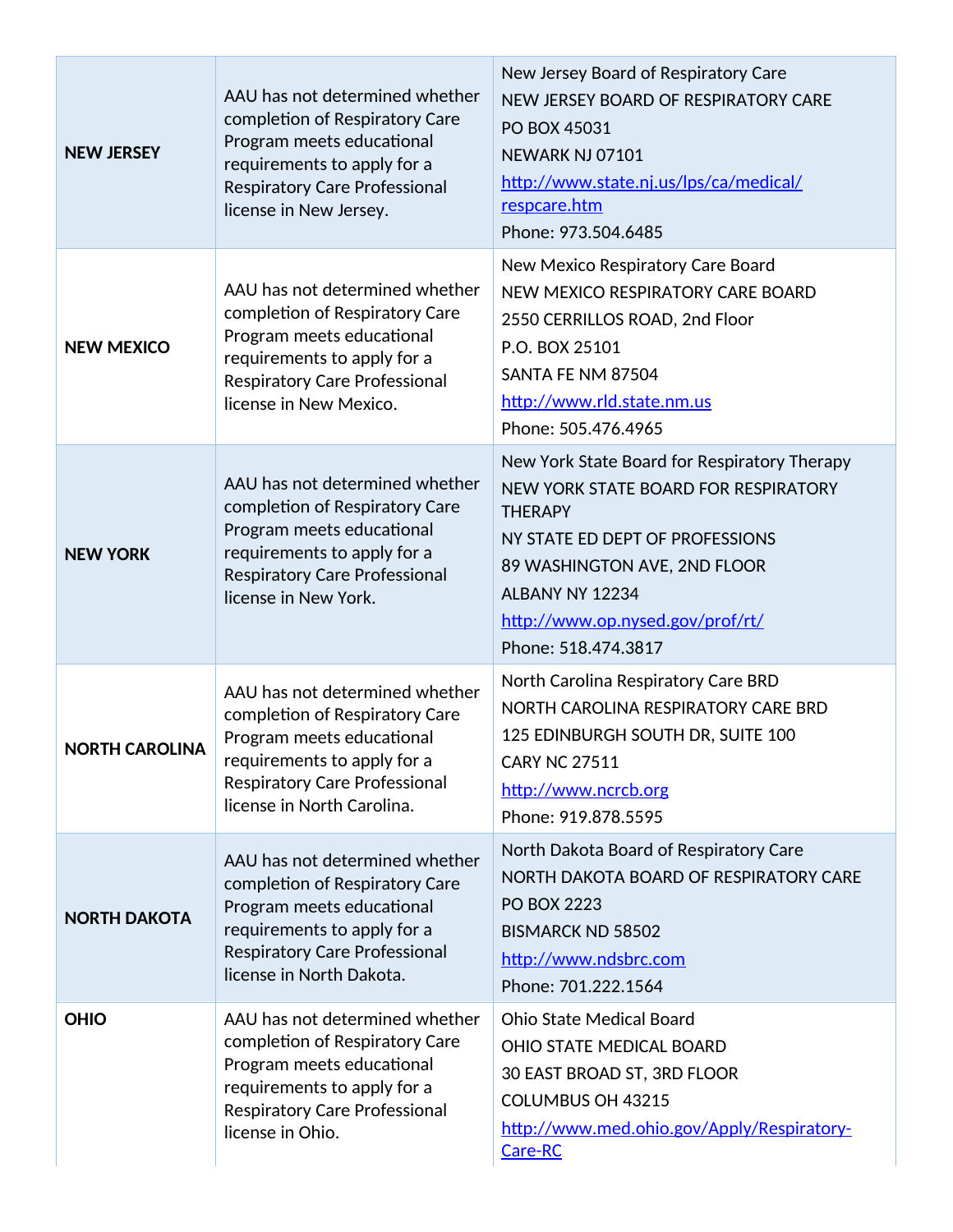|                       |                                                                                                                                                                                                    | Phone: 614.466.3934                                                                                                                                                                                                                                                                |
|-----------------------|----------------------------------------------------------------------------------------------------------------------------------------------------------------------------------------------------|------------------------------------------------------------------------------------------------------------------------------------------------------------------------------------------------------------------------------------------------------------------------------------|
| <b>OKLAHOMA</b>       | AAU has not determined whether<br>completion of Respiratory Care<br>Program meets educational<br>requirements to apply for a<br><b>Respiratory Care Professional</b><br>license in Oklahoma.       | Ok Board of Medical Licensure & Supervision<br>OK BOARD OF MEDICAL LICENSURE &<br><b>SUPERVISION</b><br>101 NE 51st Street<br>OKLAHOMA CITY OK 73105<br>http://www.okmedicalboard.org<br>Phone: 405.962.1400                                                                       |
| <b>OREGON</b>         | AAU has not determined whether<br>completion of Respiratory Care<br>Program meets educational<br>requirements to apply for a<br><b>Respiratory Care Professional</b><br>license in Oregon.         | Oregon Health Licensing Office<br>OREGON HEALTH LICENSING OFFICE<br>1430 Tandem Ave. NE, Suite 180<br><b>SALEM OR 97301</b><br>http://www.healthoregon.org/HLO<br>Phone: 503.373.1974                                                                                              |
| <b>PENNSYLVANIA</b>   | AAU has not determined whether<br>completion of Respiratory Care<br>Program meets educational<br>requirements to apply for a<br><b>Respiratory Care Professional</b><br>license in Pennsylvania.   | Pennsylvania State Board of Medicine<br>PENNSYLVANIA STATE BOARD OF MEDICINE<br><b>PO BOX 2649</b><br><b>HARRISBURG PA 17105</b><br>http://www.dos.state.pa.us/med<br>Phone: 717.783.4858                                                                                          |
| <b>PUERTO RICO</b>    | AAU has determined that<br>completion of its Respiratory Care<br>Program meets the requirement<br>for Professional license in Puerto<br>Rico.                                                      | Junta Examinadora de Cuidado Respiratorio de<br><b>Puerto Rico</b><br>PUERTO RICO RESP. CARE EXAMINERS BOARD<br>PO BOX 10200, SANTURCE, PR 00908.<br>E-mail: losorio@salud.gov.prr<br>Portal Servicios en Línea - ORCPS   JLDM<br>(salud.gov.pr)<br>Phone: 787. 765.2929 ext. 6598 |
| <b>RHODE ISLAND</b>   | AAU has not determined whether<br>completion of Respiratory Care<br>Program meets educational<br>requirements to apply for a<br><b>Respiratory Care Professional</b><br>license in Rhode Island.   | Rhode Island Department of Health<br>RHODE ISLAND DEPARTMENT OF HEALTH<br>DIV OF PROF REGULATION<br><b>3 CAPITOL HILL</b><br>PROVIDENCE RI 02908<br>http://health.ri.gov/licenses/detail.php?id=243<br>Phone: 401.222.2828                                                         |
| <b>SOUTH CAROLINA</b> | AAU has not determined whether<br>completion of Respiratory Care<br>Program meets educational<br>requirements to apply for a<br><b>Respiratory Care Professional</b><br>license in South Carolina. | South Carolina Board of Medical Examiners<br>SOUTH CAROLINA BOARD OF MEDICAL<br><b>EXAMINERS</b><br>SC BOARD OF MED EXAM RESP CARE<br>P.O. Box 11289                                                                                                                               |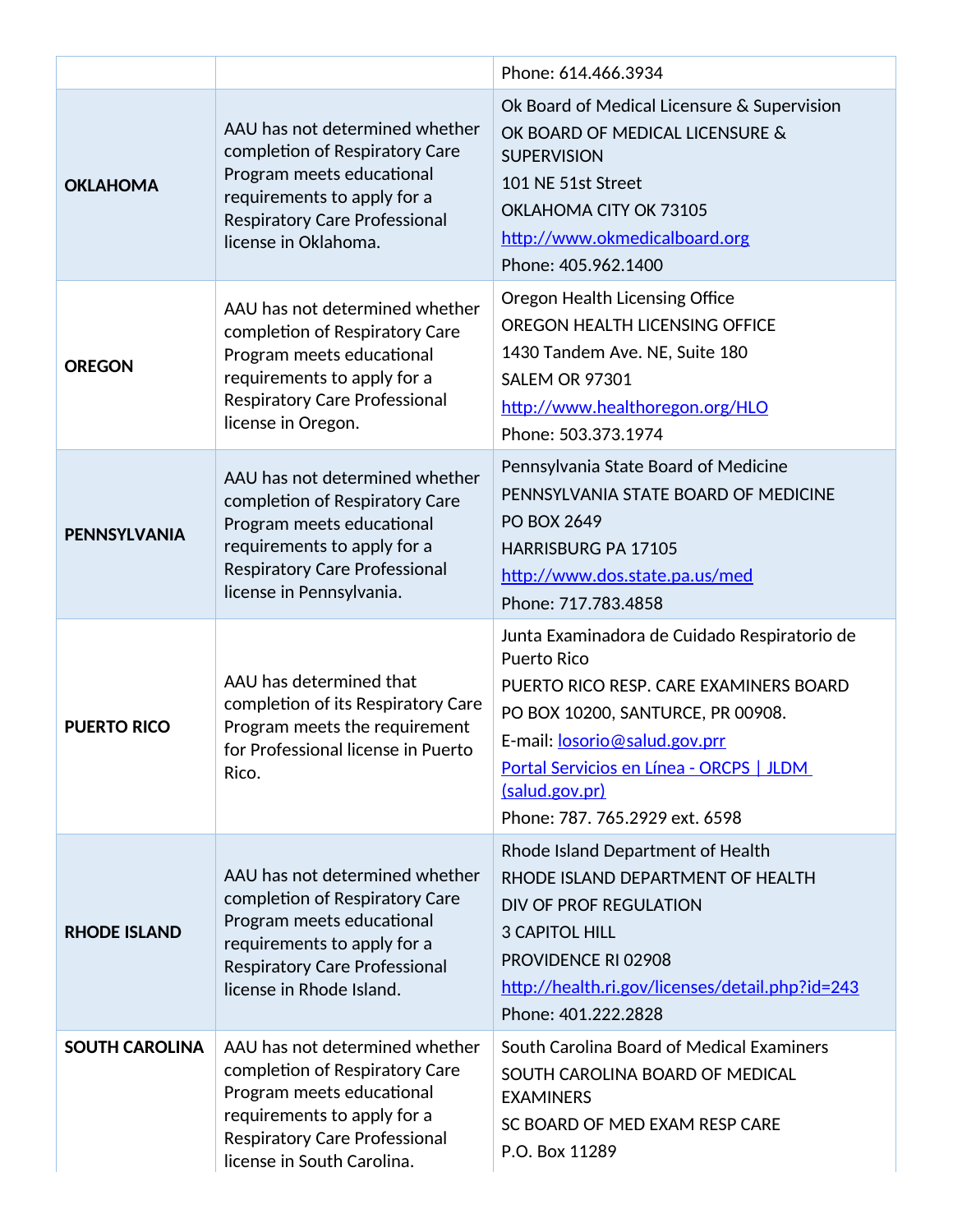|                     |                                                                                                                                                                                                  | COLUMBIA SC 29211<br>http://www.llr.state.sc.us<br>Phone: 803.896.4500                                                                                                                                                                            |
|---------------------|--------------------------------------------------------------------------------------------------------------------------------------------------------------------------------------------------|---------------------------------------------------------------------------------------------------------------------------------------------------------------------------------------------------------------------------------------------------|
| <b>SOUTH DAKOTA</b> | AAU has not determined whether<br>completion of Respiratory Care<br>Program meets educational<br>requirements to apply for a<br><b>Respiratory Care Professional</b><br>license in South Dakota. | South Dakota State Board Medical Examiners<br>SOUTH DAKOTA STATE BOARD MEDICAL<br><b>EXAMINERS</b><br>101 N. MAIN AVE, SUITE 301<br>SIOUX FALLS SD 57104<br>http://www.SDBMOE.gov<br>Phone: 605.367.7781                                          |
| <b>TENNESSEE</b>    | AAU has not determined whether<br>completion of Respiratory Care<br>Program meets educational<br>requirements to apply for a<br>Respiratory Care Professional<br>license in Tennessee.           | Tennessee Board of Respiratory Care<br><b>TENNESSEE BOARD OF RESPIRATORY CARE</b><br>665 MAINSTREAM DR<br>NASHVILLE TN 37243<br>http://www.tn.gov/health/health-program-<br>areas/health-professional-boards/rc-board.html<br>Phone: 615.532.5090 |
| <b>TEXAS</b>        | AAU has not determined whether<br>completion of Respiratory Care<br>Program meets educational<br>requirements to apply for a<br><b>Respiratory Care Professional</b><br>license in Texas.        | <b>Texas Medical Board</b><br><b>TEXAS MEDICAL BOARD</b><br><b>LICENSURE DEPARTMENT</b><br>P.O. BOX 2029<br><b>AUSTIN TX 78768</b><br>http://www.tmb.state.tx.us/page/licensing-<br>respiratory-care-practitioner<br>Phone: 512.305.7030          |
| <b>UTAH</b>         | AAU has not determined whether<br>completion of Respiratory Care<br>Program meets educational<br>requirements to apply for a<br>Respiratory Care Professional<br>license in Utah.                | Utah Div of Occupational & Professional Licensing<br>UTAH DIV OF OCCUPATIONAL & PROFESSIONAL<br><b>LICENSING</b><br>PO BOX 146741<br>SALT LAKE CITY UT 84111<br>http://www.dopl.utah.gov<br>Phone: 801.530.6628                                   |
| <b>VERMONT</b>      | AAU has not determined whether<br>completion of Respiratory Care<br>Program meets educational<br>requirements to apply for a<br><b>Respiratory Care Professional</b><br>license in Vermont.      | Vermont Office of Professional Regulation<br><b>VERMONT OFFICE OF PROFESSIONAL REGULATION</b><br>89 MAIN STREET, 3RD FLOOR<br>MONTPELIER VT 05620<br>http://sos.vermont.gov/opr/<br>Phone: 802.828.2458                                           |
| <b>VIRGINIA</b>     | AAU has not determined whether<br>completion of Respiratory Care                                                                                                                                 | Virginia Board of Medicine<br><b>VIRGINIA BOARD OF MEDICINE</b>                                                                                                                                                                                   |